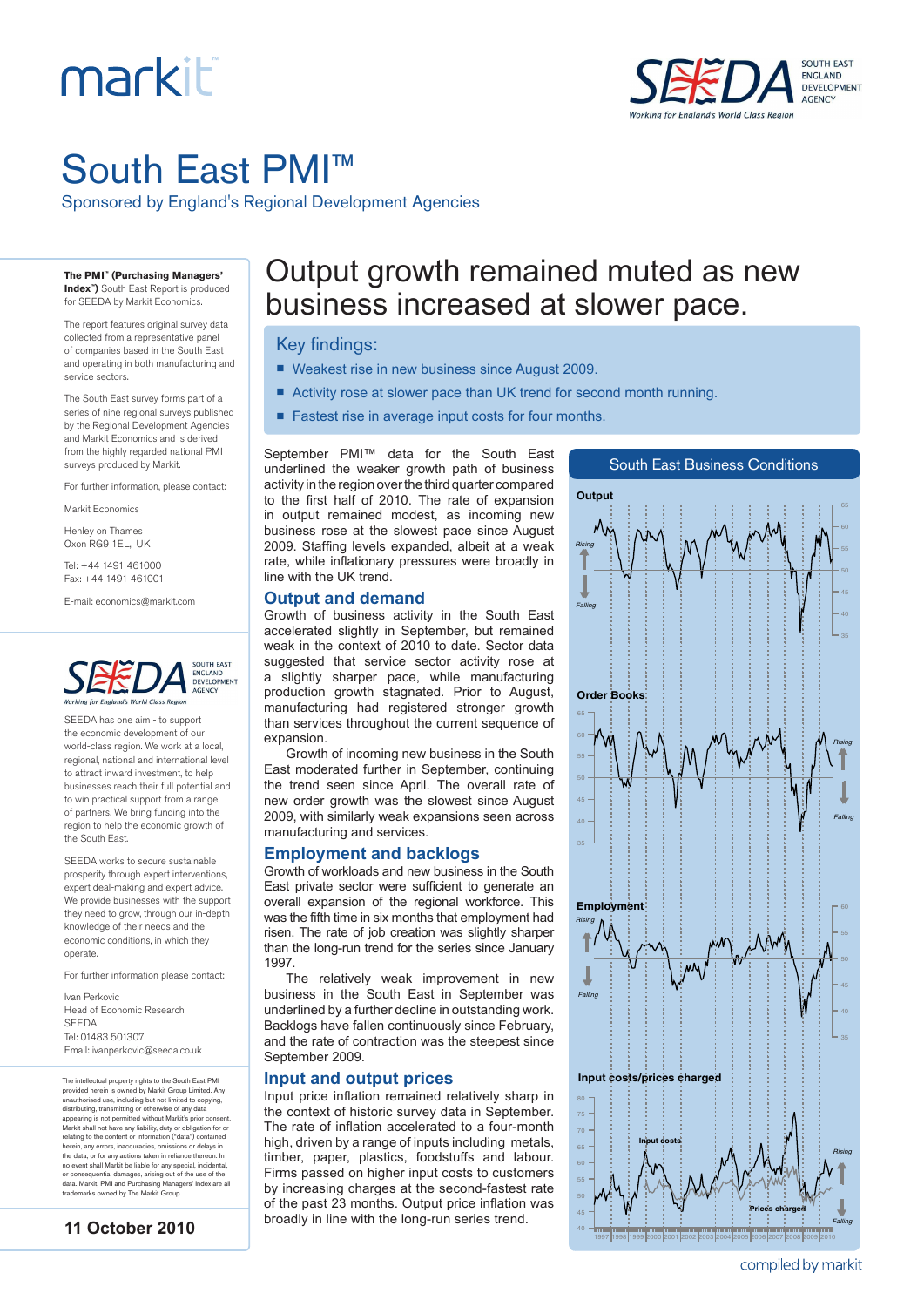#### Output / Business Activity

Q. Is the level of output or business activity at your company higher, the same or lower this month than one month ago?

|      |     |             |           | <b>South East Companies</b> |                    |                  | AII UK         | $50 = no$ change on previous month (seasonally adjusted)                                                                                                                                 |
|------|-----|-------------|-----------|-----------------------------|--------------------|------------------|----------------|------------------------------------------------------------------------------------------------------------------------------------------------------------------------------------------|
|      |     | Higher<br>₩ | Same<br>₩ | Lower<br>₩                  | Index<br>50=no cha | S.Adj'd<br>Index | S.Adj'd<br>Ind | 65<br>Increasing rate of growth                                                                                                                                                          |
| 2010 | Jan | 25.8        | 49.0      | 25.2                        | 50.3               | 55.3             | 55.6           | 60%                                                                                                                                                                                      |
|      | Feb | 35.2        | 52.2      | 12.6                        | 61.3               | 59.7             | 58.8           | $55 -$                                                                                                                                                                                   |
|      | Mar | 38.1        | 48.1      | 13.8                        | 62.2               | 59.0             | 57.7           | 50                                                                                                                                                                                       |
|      | Apr | 35.0        | 52.5      | 12.5                        | 61.3               | 58.1             | 56.4           |                                                                                                                                                                                          |
|      | May | 34.5        | 46.7      | 18.8                        | 57.9               | 58.7             | 56.4           | 45                                                                                                                                                                                       |
|      | Jun | 32.1        | 51.8      | 16.1                        | 58.0               | 57.6             | 55.4           | $40 -$<br><b>Black line: South East</b>                                                                                                                                                  |
|      | Jul | 27.7        | 57.2      | 15.1                        | 56.3               | 54.6             | 54.1           | Grey line: All UK                                                                                                                                                                        |
|      | Aug | 26.7        | 49.1      | 24.2                        | 51.2               | 51.9             | 52.3           | $35 -$                                                                                                                                                                                   |
|      | Sep | 32.9        | 46.6      | 20.5                        | 56.2               | 52.6             | 53.2           | Increasing rate of decline<br>30 <sub>mm</sub><br>anian bahasa bahasa bahasa dahara bahasa bahasa bahasa bahasa bahasa bahas<br>1997h998h99920002001200220032004200520062007200820092010 |

Private sector output in the South East rose for the fifteenth month running in September. The rate of expansion remained relatively weak, but picked up slightly from August's low. Firms linked higher activity to rising new business volumes and investment in capacity. By sector, services posted a sharper rate of expansion than manufacturing. Production growth in manufacturing slowed sharply in September to a marginal rate. For the second month running, the South East posted a slower rate of output growth than that recorded across the UK as a whole.

#### New Orders / Incoming New Business

Q. Is the level of new orders or incoming new business at your company higher, the same or lower this month than one month ago?

|      |     |             |           | <b>South East Companies</b> |                        | <b>AII UK</b>    | $50 = no change on pre$ |                                           |
|------|-----|-------------|-----------|-----------------------------|------------------------|------------------|-------------------------|-------------------------------------------|
|      |     | Higher<br>% | Same<br>% | Lower<br>%                  | Index<br>$50 = no$ chg | S.Adj'd<br>Index | S.Adj'd<br>Ind          | $65 -$                                    |
| 2010 | Jan | 29.7        | 47.3      | 23.0                        | 53.4                   | 57.6             | 54.9                    | 60 <sub>1</sub>                           |
|      | Feb | 37.6        | 45.2      | 17.2                        | 60.2                   | 59.0             | 58.1                    | $55 -$<br>a Ta                            |
|      | Mar | 39.9        | 47.5      | 12.7                        | 63.6                   | 60.5             | 57.6                    | 50<br>W                                   |
|      | Apr | 39.5        | 48.4      | 12.1                        | 63.7                   | 59.1             | 55.8                    |                                           |
|      | May | 31.9        | 47.2      | 20.9                        | 55.5                   | 56.3             | 54.2                    | 45                                        |
|      | Jun | 35.0        | 46.0      | 19.0                        | 58.0                   | 56.0             | 54.2                    | 40                                        |
|      | Jul | 27.3        | 51.3      | 21.4                        | 52.9                   | 54.2             | 53.1                    | <b>Black line:</b><br>35                  |
|      | Aug | 31.0        | 43.7      | 25.3                        | 52.8                   | 53.1             | 51.2                    | Grey line:                                |
|      | Sep | 29.3        | 43.9      | 26.8                        | 51.3                   | 52.6             | 51.5                    | <b>30 mmmmmmmmmmmm</b><br>199719981999200 |



The volume of incoming new business in the South East private sector continued to grow in September. The current sequence of expansion now stretches to fifteen months. However, the seasonally adjusted Incoming New Business Index fell for the sixth successive month, signposting a further slowdown in the pace of growth. The latest figure remained above that for the whole of the UK, but signalled the weakest expansion since August 2009. Sector data indicated similarly moderate rates of growth across both manufacturing and services during September.

#### Business Outstanding

Q. Is the level of business outstanding at your company higher, the same or lower this month than one month ago?

|      |     |             |           | <b>South East Companies</b> |                        |                  | <b>AII UK</b>  | 50 = no change on previous month (seasonally adjusted)                                                                  |
|------|-----|-------------|-----------|-----------------------------|------------------------|------------------|----------------|-------------------------------------------------------------------------------------------------------------------------|
|      |     | Higher<br>% | Same<br>% | Lower<br>%                  | Index<br>$50 = no$ chg | S.Adj'd<br>Index | S.Adj'd<br>Ind | $60 -$<br>Increasing rate of growth                                                                                     |
| 2010 | Jan | 15.8        | 64.0      | 20.1                        | 47.8                   | 50.2             | 48.8           | $55 -$                                                                                                                  |
|      | Feb | 19.3        | 61.4      | 19.3                        | 50.0                   | 49.0             | 49.4           | 50                                                                                                                      |
|      | Mar | 17.8        | 59.6      | 22.6                        | 47.6                   | 47.7             | 48.2           |                                                                                                                         |
|      | Apr | 21.2        | 62.3      | 16.4                        | 52.4                   | 48.9             | 49.3           |                                                                                                                         |
|      | May | 14.8        | 64.5      | 20.6                        | 47.1                   | 49.1             | 49.4           |                                                                                                                         |
|      | Jun | 20.6        | 60.6      | 18.7                        | 51.0                   | 48.3             | 47.6           | 40 <sup>o</sup><br><b>Black line: South East</b>                                                                        |
|      | Jul | 13.1        | 63.4      | 23.4                        | 44.8                   | 47.9             | 46.9           | Grey line: All UK<br>$35 -$                                                                                             |
|      | Aug | 15.6        | 58.5      | 25.9                        | 44.9                   | 45.0             | 46.2           |                                                                                                                         |
|      | Sep | 16.3        | 56.5      | 27.2                        | 44.6                   | 44.2             | 46.7           | Increasing rate of decline<br>30 <sub>II</sub><br>1997 1998 1999 2000 2001 2002 2003 2004 2005 2006 2007 2008 2009 2010 |

Outstanding business held at private sector companies in the South East fell for the eighth month running in September. Moreover, the rate of decline accelerated for the fourth month in a row, to the fastest in a year. A variety of factors were reported to have contributed to the latest contraction, including weaker than expected demand, quicker shipments to customers, and the completion of major contracts. Backlogs fell sharply in both manufacturing and services, and the overall rate of decline was sharper than the UK average for the second month running.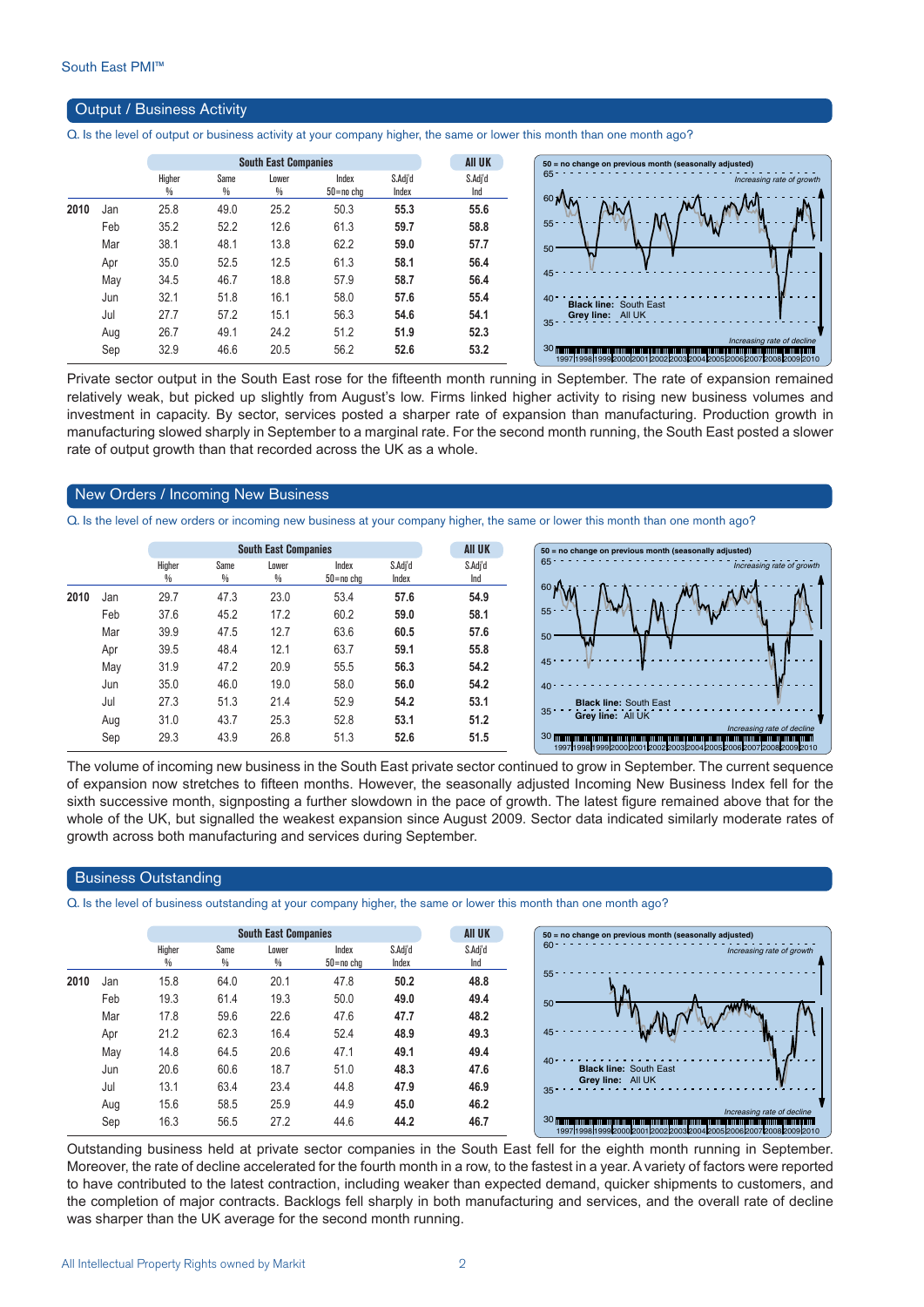#### Employment

Q. Is the level of employment at your company higher, the same or lower this month than one month ago?

|      |     |             | <b>South East Companies</b> |            | <b>All UK</b>      |                  |                |
|------|-----|-------------|-----------------------------|------------|--------------------|------------------|----------------|
|      |     | Higher<br>₩ | Same<br>%                   | Lower<br>% | Index<br>50=no cha | S.Adj'd<br>Index | S.Adj'd<br>Ind |
| 2010 | Jan | 7.3         | 80.0                        | 12.7       | 47.3               | 49.8             | 49.2           |
|      | Feb | 8.9         | 80.9                        | 10.2       | 49.4               | 48.2             | 49.2           |
|      | Mar | 11.2        | 78.9                        | 9.9        | 50.6               | 49.8             | 50.0           |
|      | Apr | 13.1        | 77.5                        | 9.4        | 51.9               | 51.4             | 52.1           |
|      | May | 17.0        | 73.9                        | 9.1        | 53.9               | 51.0             | 50.3           |
|      | Jun | 18.0        | 74.3                        | 7.8        | 55.1               | 53.1             | 51.0           |
|      | Jul | 15.2        | 79.1                        | 5.7        | 54.7               | 52.0             | 50.2           |
|      | Aug | 14.9        | 75.8                        | 9.3        | 52.8               | 49.6             | 47.9           |
|      | Sep | 16.1        | 73.9                        | 9.9        | 53.1               | 51.1             | 50.1           |

The combined workforce of the manufacturing and service sectors in the South East rose for the fifth time in the past six months in September. Having signalled a marginal reduction the previous month, the seasonally adjusted Employment Index rose above 50.0. Recruitment was mainly attributed by survey respondents to the expansion of capacity and new business. The latest Index figure signalled only a modest rate of job creation, albeit one slightly sharper than the UK-wide trend. Manufacturing was the main driver of employment growth in September.

#### Input Prices / Costs

Q. Have average input prices or input costs risen, fallen or remained unchanged this month compared to one month ago?

|      |     |             |           | <b>South East Companies</b> |                        |                  | <b>All UK</b>  | 50 = no change on previous month (seasonally adjusted)                 |
|------|-----|-------------|-----------|-----------------------------|------------------------|------------------|----------------|------------------------------------------------------------------------|
|      |     | Higher<br>₩ | Same<br>% | Lower<br>%                  | Index<br>$50 = no$ chg | S.Adj'd<br>Index | S.Adj'd<br>Ind | 80 <sup>4</sup><br>Increasi<br><b>Black line: South East</b><br>$75 -$ |
| 2010 | Jan | 19.5        | 75.8      | 4.7                         | 57.4                   | 56.5             | 58.5           | Grey line:<br>All UK<br>$70 -$                                         |
|      | Feb | 22.8        | 69.6      | 7.6                         | 57.6                   | 56.7             | 59.6           |                                                                        |
|      | Mar | 26.4        | 69.2      | 4.4                         | 61.0                   | 56.8             | 58.9           | 65                                                                     |
|      | Apr | 37.5        | 60.6      | 1.9                         | 67.8                   | 60.6             | 62.5           | 6ſ                                                                     |
|      | May | 31.5        | 66.1      | 2.4                         | 64.5                   | 59.7             | 61.7           | $55 -$                                                                 |
|      | Jun | 30.1        | 66.9      | 3.0                         | 63.6                   | 58.3             | 59.0           | $50 \frac{1}{20}$                                                      |
|      | Jul | 25.8        | 68.6      | 5.7                         | 60.1                   | 56.0             | 56.6           |                                                                        |
|      | Aug | 29.2        | 67.1      | 3.7                         | 62.7                   | 57.2             | 57.5           | $45 -$<br>Increasin                                                    |
|      | Sep | 21.7        | 72.7      | 5.6                         | 58.1                   | 58.4             | 58.2           | 19971998199920002001200220032004200520062                              |

Average input prices paid by private sector companies in the South East rose at a faster rate in September. The seasonally adjusted Input Prices Index moved up to a four-month high, and continued to signal a broadly similar rate of input cost inflation as that registered across the UK as a whole. The Index was comfortably above its long-run trend during the month (55.5). Reported sources of higher input prices included timber and paper, plastics, foodstuffs, aluminium and labour costs. Manufacturers continued to record sharper increases in input prices than their counterparts in services.

#### **Output Prices**

Q. Are the average prices charged for goods and services by your company higher, the same or lower this month than one month ago?

|      |     |        |      | <b>South East Companies</b> |               |         |  |
|------|-----|--------|------|-----------------------------|---------------|---------|--|
|      |     | Higher | Same | Lower                       | Index         | S.Adj'd |  |
|      |     | %      | %    | %                           | $50 = no$ chg | Index   |  |
| 2010 | Jan | 11.3   | 81.3 | 7.3                         | 52.0          | 51.0    |  |
|      | Feb | 9.6    | 83.4 | 7.0                         | 51.3          | 50.9    |  |
|      | Mar | 10.1   | 83.6 | 6.3                         | 51.9          | 50.5    |  |
|      | Apr | 17.2   | 77.7 | 5.1                         | 56.1          | 51.2    |  |
|      | May | 12.3   | 83.4 | 4.3                         | 54.0          | 51.8    |  |
|      | Jun | 13.3   | 80.0 | 6.7                         | 53.3          | 51.9    |  |
|      | Jul | 13.3   | 82.3 | 4.4                         | 54.4          | 51.6    |  |
|      | Aug | 10.6   | 86.3 | 3.1                         | 53.8          | 52.4    |  |
|      | Sep | 8.2    | 86.2 | 5.7                         | 51.3          | 52.0    |  |

The seasonally adjusted Output Prices Index remained above the no-change mark of 50.0 for the tenth consecutive month in September, signalling a further increase in prices charged by private sector companies in the South East. The Index eased slightly from August's twenty-two month high, but still indicated the second-fastest rate of charge inflation over this period. It was also broadly in line with its long-run trend during September. Anecdotal evidence suggested that higher input prices were the principal driver of rising output charges during September.

1998 1998 1999 2005 2006 2007 2008 2009 201<br>22003 2004 2005 2006 2007 2008 2009 201

*Increasing rate of deflation*

*Increasing rate of inflation*